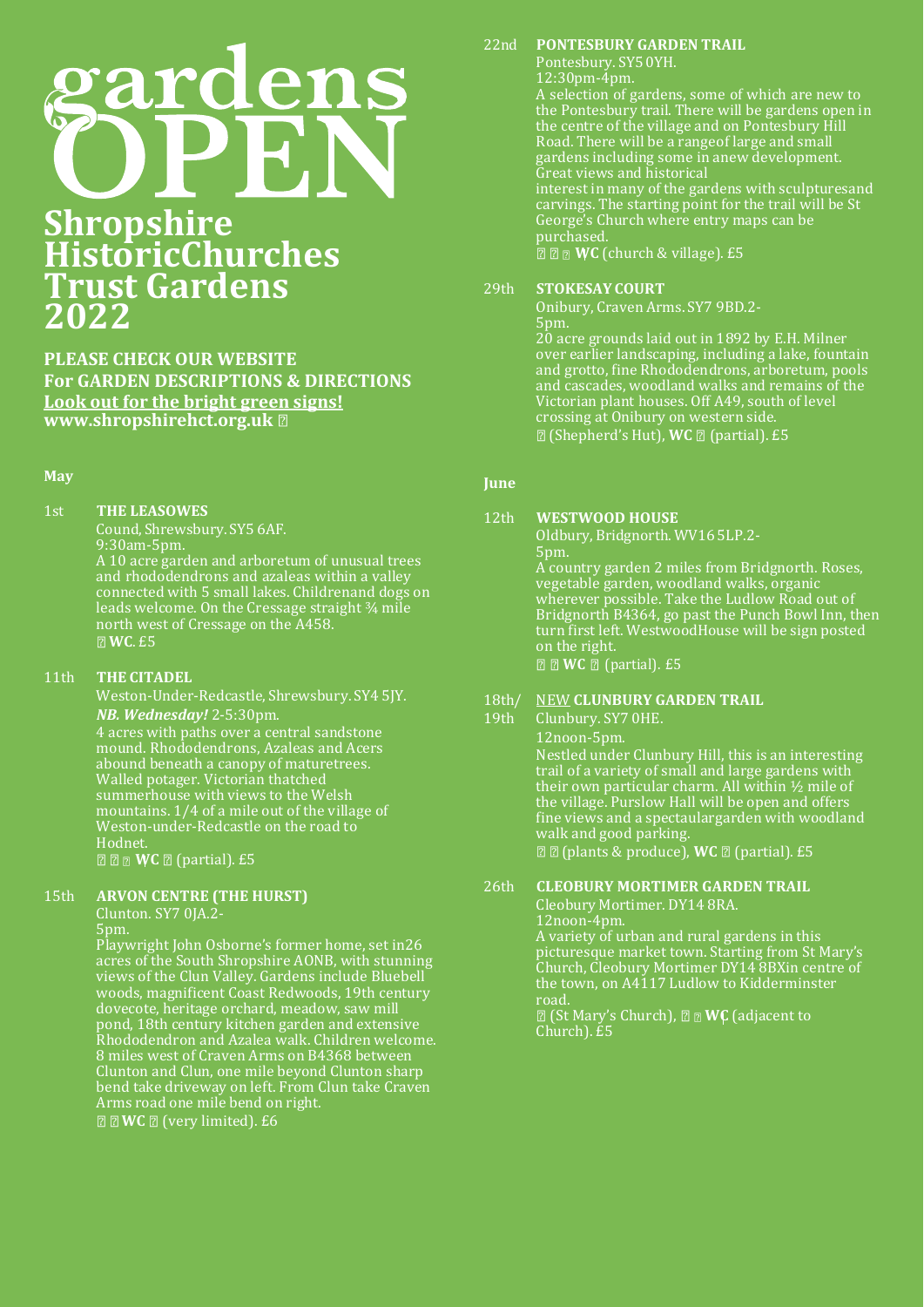#### **July**

#### 3rd **KINGSLAND GARDEN TRAIL**

Shrewsbury. SY3 7AB. 2-5pm. Hopefully we will have 6/7 gardens open in the Kingsland area. Starting point at 28 Kennedy Road, Shrewsbury SY3 7AB, where teas will be available. **WC** (at some venues), (partial). £5

# 10th **BITTERLEY COURT**

Bitterley. SY8 3HL.

# 10-5pm.

Georgianised by Thomas Pritchard in 1780, sits on the side of Clee Hill with beautiful views across this AONB towards Ludlow and up to Titterstone Clee. This 8 acre garden features many specimen trees, topiary, woodland walk and developing fern era and winter garden. A kitchen garden, dating back in earliest records to 1766, flourishes today growing an array of heritage vegetables, fruit and cut flowers. St Mary's Church, accessed through the garden gate, has been newly restored with SHCT grantsupport. Church tours and gardening advice available. With the extended hours we hope to offer light lunches and teas this year. On A4117 from Ludlow take second turning left toBitterley, from Kidderminster take first turningright to Bitterley.

(light lunches) **MC** *I* (partial). £6

# 24th **SAMBROOK GARDEN TRAIL**

Sambrook, Newport. TF10 8AL.12 noon-5pm. Gardens of all sizes in and around Sambrook village and hopefully the Old Mill water wheelwill be working. **Z WC Z** (partial). £6

# 31st **CARDINGTON GARDEN TRAIL**

Cardington. SY6 7JZ. 12-6pm. A series of gardens of various styles and plantings, featuring ponds and woodland, wild flower meadow, traditional cottage gardens and courtyard gardens. All set in the charming village of Cardington amid the South Shropshire Hills. Tickets and visitor guide available from the car park. **Z Z WC** (at village hall), **Z** (partial). £6

# **August**

# 21st **BROADWARD HALL**

Clungunford. SY7 0QA.2- 5pm. Sweeping lawns bordered with herbaceous beds. 18th century hall of much earlier origins.1810 walled garden with fountain, pergola, potting sheds. National collection of historic English bred Hemerocallis. SSSI: Site of Special

Scientific Interest, Ancient trees. Children mustbe supervised at all times as this is a working farm with deep water ponds. Teas may be served on the terrace. A49 north of Ludlow in Bromfield opposite Clive Restaurant. Take A4113 signposted Leintwardine, just beyond The Jolly Frog Restaurant, turn right onto B4385 to Clungunford in about a mile beforelarge S bend turn left to Hopton Heath and Bucknell. Cross the Clun river and the main carriage drive and gate lodge are on the left.

**22** (plants & books), **WC 2**. £6

# **September**

```
4th DELBURY HALL WALLED GARDEN
Diddlebury. SY7 9DH.
```
11am-5pm.

A two acre early Victorian walled garden with large herbaceous borders, vegetable and herb garden, shrubbery, vines and very old fruit trees. There is an extensive range of herbaceous perennials for sale. A signed walkguides you around the front of Delbury Hall and lake (nort normally open to the public). **ZWC 2.** £5

# 11th **NEW PREEN MANOR**

Church Stretton. SY6 7LQ.2- 5pm.

A fine historical and architectural six acre garden on the site of a Cluniac priory and Norman Shaw mansion. A plantsman's garden developed over the last 40 years on the slope of the hillside with views overparkland and Ape Dale to Wenlock edge. Compartmentalised with large variety of garden rooms on several levels including potager, chess garden and fernery. Grade 2listed long wall above formal terraces and canal garden. Fine box, yew, beach and

hornbeam hedges throughout. Stream with water garden and woodland walks. Church is open with possibly Europe's oldest yew ingrave yard.

**Z Z WC Z** (partial). £6